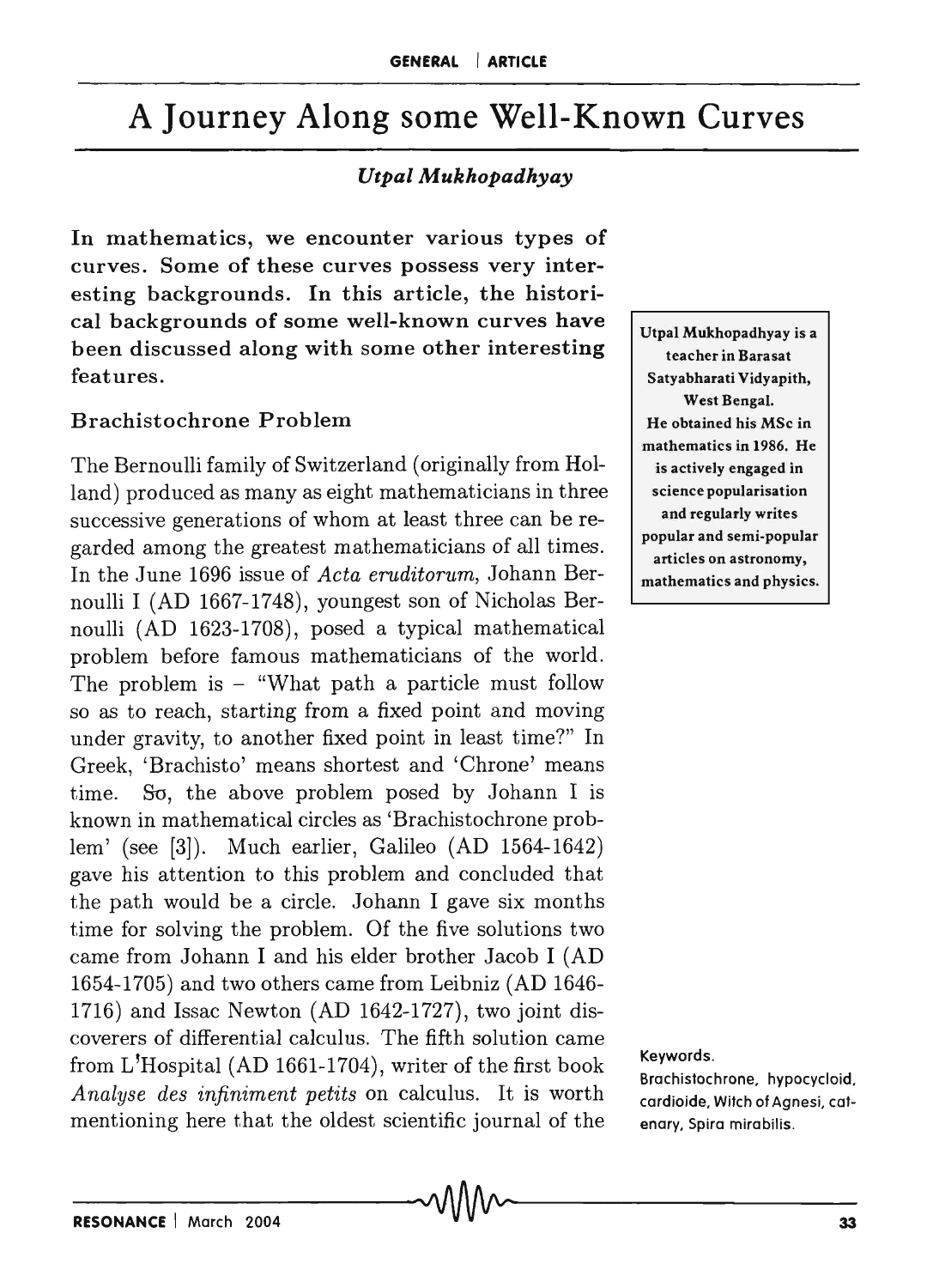

Figure 1. Cycloid.

world *Acta eruditorum* started publication in AD 1682 under the supervision of Leibniz. Anyway, all the five persons who correctly solved the problem concluded that the required path would be a cycloid, not a circle. So Galileo was wrong in predicting the path. In fact calculus, a formidable weapon of modern mathematics, was unknown to Galileo and probably for this reason it was not possible for a great scientist like Galileo to conclude correctly. The curve traced out by a point on the circumference of a circle rolling (without sliding) on a horizontal plane is a cycloid *(Figure* 1). The parametric equation of a cycloid is

$$
\begin{array}{rcl}\nx & = & a(\theta - \sin \theta) \\
y & = & a(1 - \cos \theta)\n\end{array}
$$
\n(1)

where  $\angle ACM = \theta$  (Figure 1).

## Tautochrone Problem

In 1673, twenty three years before the Brachistochrone problem came to limelight, Christian Huygens (AD 1629- 1695), another stalwart in science, directed his attention towards the solution of a mathematical problem. Huygens was seeking a curve such that a particle moving along the curve under gravity from a point on the curve to another point on it will always take the same time irrespective of the initial position from which the particle is released. This problem is known as the 'Tautochrone problem'. Huygens calculated that the curve would be a cycloid. When Johann I observed that the same curve (i.e. cycloid) was the solution of both the Brachistochrone and the Tautochrone problem, then he was so astonished as to remark  $-$  "But you will be petrified with astonishment when I say that exactly this same cycloid, the tautochrone of Huygens, is the brachistochrone we are seeking"

## Cycloid's Cousins

Cycloid has two cousins  $-$  one is hypocycloid and an-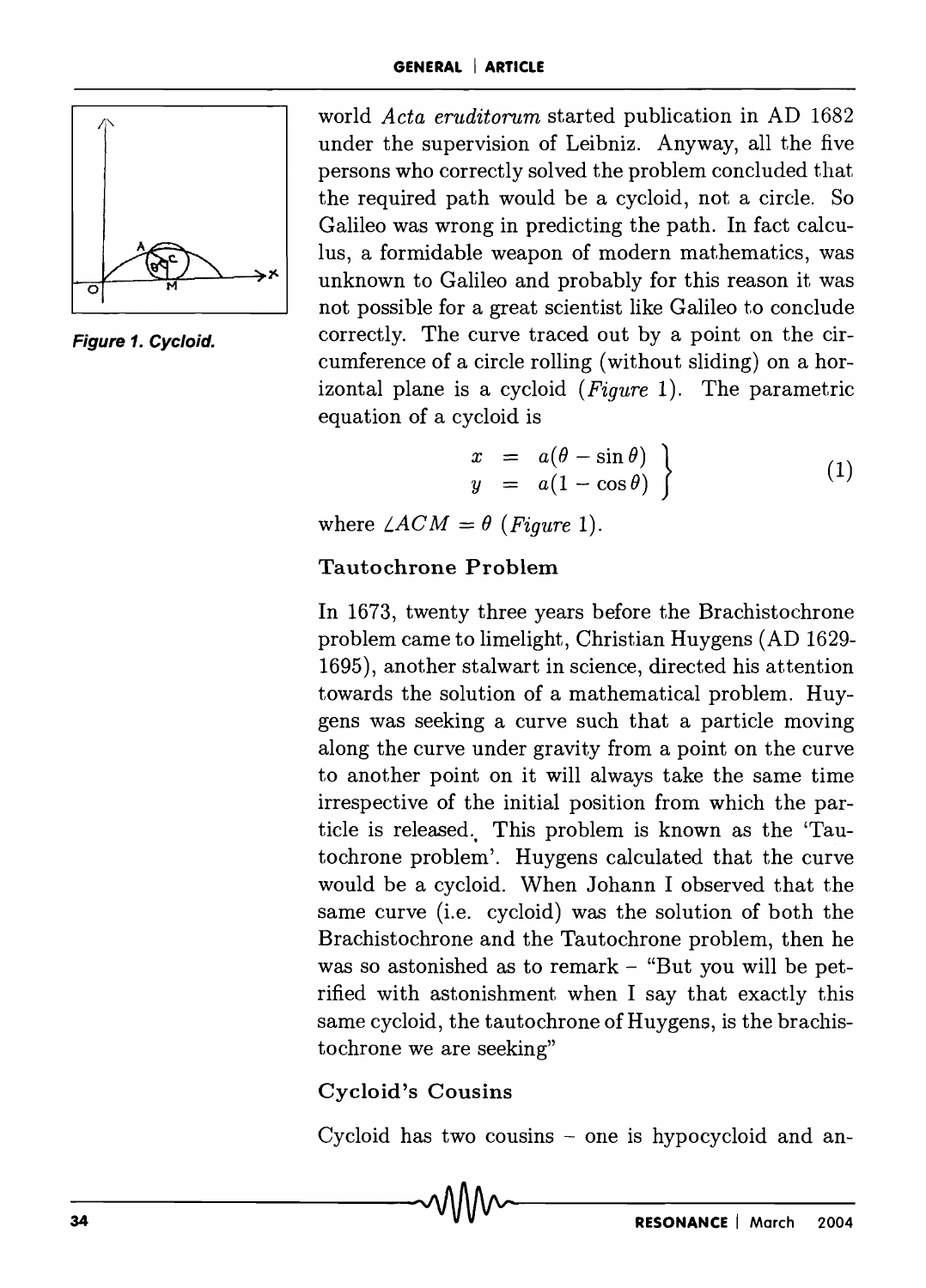other is epicycloid. Sometimes we find on a Kolkata pavement a man drawing various designs by rolling a toothed circular wheel. Actually, the circular wheel used by the man is nothing but a toy named 'spirograph'. This toy consists of a few circular toothed wheels accompanied by one or two bigger annular rings. The wheels are toothed along the outer periphery while the rings are toothed along both outer and inner circumferences. Each wheel has a few holes at different distances from its centre. An annular ring is placed on the paper and holding it firm, a wheel is placed on the paper touching the ring tangentially. Then, if the wheel is rotated by inserting the nib of a pen in one of the holes on the periphery, a curve appears on the paper. If the wheel is placed outside the ring, then the curve traced out is an epicycloid. On the other hand if the wheel is rotated by placing it inside, then a hypocycloid is generated. In Greek 'Epi' means over and 'Hypo' means under; hence the name. The size of the curve depends on the ratio of the radii of the wheel and the ring. If  $R$  is the radius of the ring and  $r$  that of the wheel, then the parametric equation of the hypocycloid becomes

$$
x = (R - r) \cos \theta + r \cos[(R - r)/r] \theta
$$
  
\n
$$
y = (R - r) \sin \theta - r \sin[(R - r)/r] \theta
$$
\n(2)

where  $\theta$  is the amount of rotation of the centre of the wheel relative to the centre of the ring *(Figure* 2). The size of the hypocycloid depends on the value of  $R/r$ . If  $R = 2r$ , then from (2), we obtain

$$
\left.\begin{array}{rcl}\nx & = & 2r\cos\theta \\
y & = & 0\n\end{array}\right\}\n\tag{3}
$$

It can be seen from (3) that (since  $y = 0$ ) the locus of a moving point  $P$  will lie along the x-axis, i.e. it will be a straight line. So by using two circles whose radii are in the ratio 2:1, one can draw a straight line! In the nineteenth century, the problem of converting a circular



Figure 2. Generation of hypocycloid.

In the nineteenth century, the problem of converting a circular motion into a rectilinear motion and vice versa was very important for designing steam engines because it was essential to convert the to and fro motion of the piston into a circular motion of the wheels.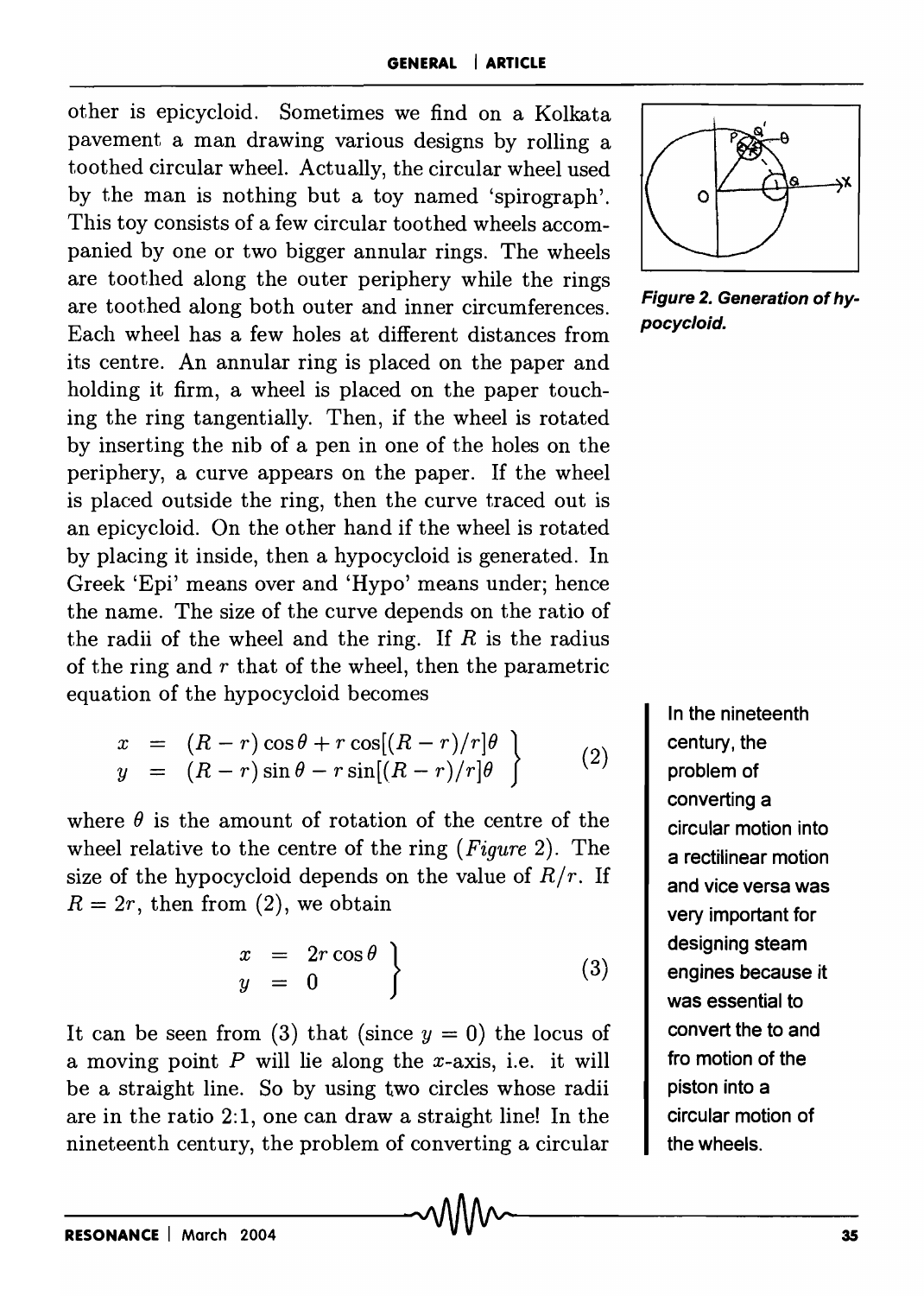

Figure 3. Astroid.

motion into a rectilinear motion and vice versa was very important for designing steam engines because it was essential to convert the to and fro motion of the piston into a circular motion of the wheels. One of the solutions of the problem was a hypocycloid with radii in the ratio 2:1.

Again, if  $R = 4r$ , then (2) reduces to

 $x = 3r \cos \theta + r \cos 3\theta$  $y = 3r \sin \theta - r \sin 3\theta$ (4)

The Cartesian equation obtained from (4) is

$$
x^{2/3} + y^{2/3} = R^{2/3},\tag{5}
$$

where  $R = 4r$ . Hypocycloid obtained in the form of (5) is called astroid *(Figure* 3). A funny thing about the astroid is that the sum of the intercepts on the axes made by any tangent of it is always constant. If a ladder is placed on a wall then the curve obtained from all possible positions of the centre of gravity of the ladder will take the shape of a hypocycloid. It can be shown using calculus that the perimeter of an astroid is 6R. The area of the region bounded by an astroid is  $\frac{3\pi R^2}{8}$ , i.e. three-eighth of the area of a circle of radius *R.* 

In 1725, Daniel Bernoulli (AD 1700-1782), eldest son of Johann Bernoulli I discovered a nice property of the hypocycloid. He showed that the hypocycloid generated by moving a circle of radius *r* on a ring of radius *R* is equivalent to the cycloid generated by moving a circle of radius  $(R - r)$  on the same ring of radius R. This happens when the sum of the radii of the rotating circles is equal to the radius of the ring. This is known as Double Generation Theorem.

Ancient Greeks played a leading role in developing the idea of an epicycle. Ideas of epicycloid originated for explaining the movements of planets in the sky. In order

If a ladder is placed on a wall then the curve obtained from all possible positions of the centre of gravity of the ladder will take the shape of a hypocycloid.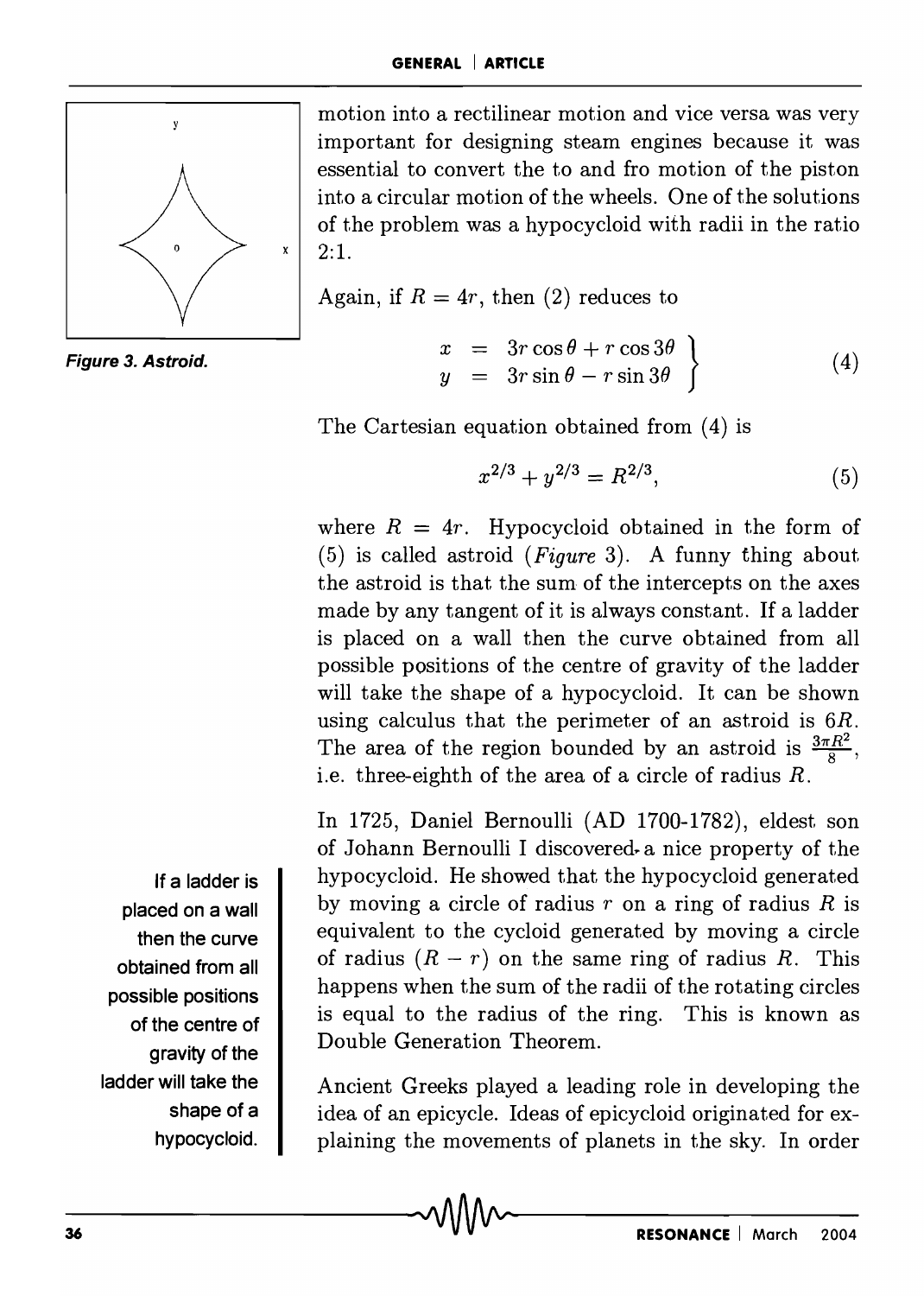

Figure 4. Epicycle and deferent.

to explain the retrograde motion (apparent backward motion of outer planets relative to earth) of planets in the sky, Greek astronomers invented epicycle theory. It should be kept in mind that heliocentric theory was unknown at that time and geocentric idea was prevailing all over the world. It was thought by Greeks, strong believ. ers in aesthetics, that planetary motions could only be explained by circular motion as the circle was a symbol of a perfect curve to them. But they realised that simple circular motion was not sufficient to explain the movements of planets. For this reason, they hypothesized that planets move along a smaller circular path, called epicycle, and again the centres of those epicycles move along the circumference of a larger circle called deferent *(Figure* 4). Finally when the heliocentric idea of Copernicus came up in 1543, then the necessity of epicycle was over because it was realised that particular positions of planets relative to earth was responsible for retrograde motions of planets. In 1674, Danish astronomer Roemer (AD 1644-1710), while working on the mechanism of gears, investigated the cycloid family of curves.

The parametric equation of an epicycloid is

$$
x = (R+r)\cos\theta - r\cos[(R+r)/r]\theta
$$
  
\n
$$
y = (R+r)\sin\theta - r\sin[(R+r)/r]\theta
$$
\n(6)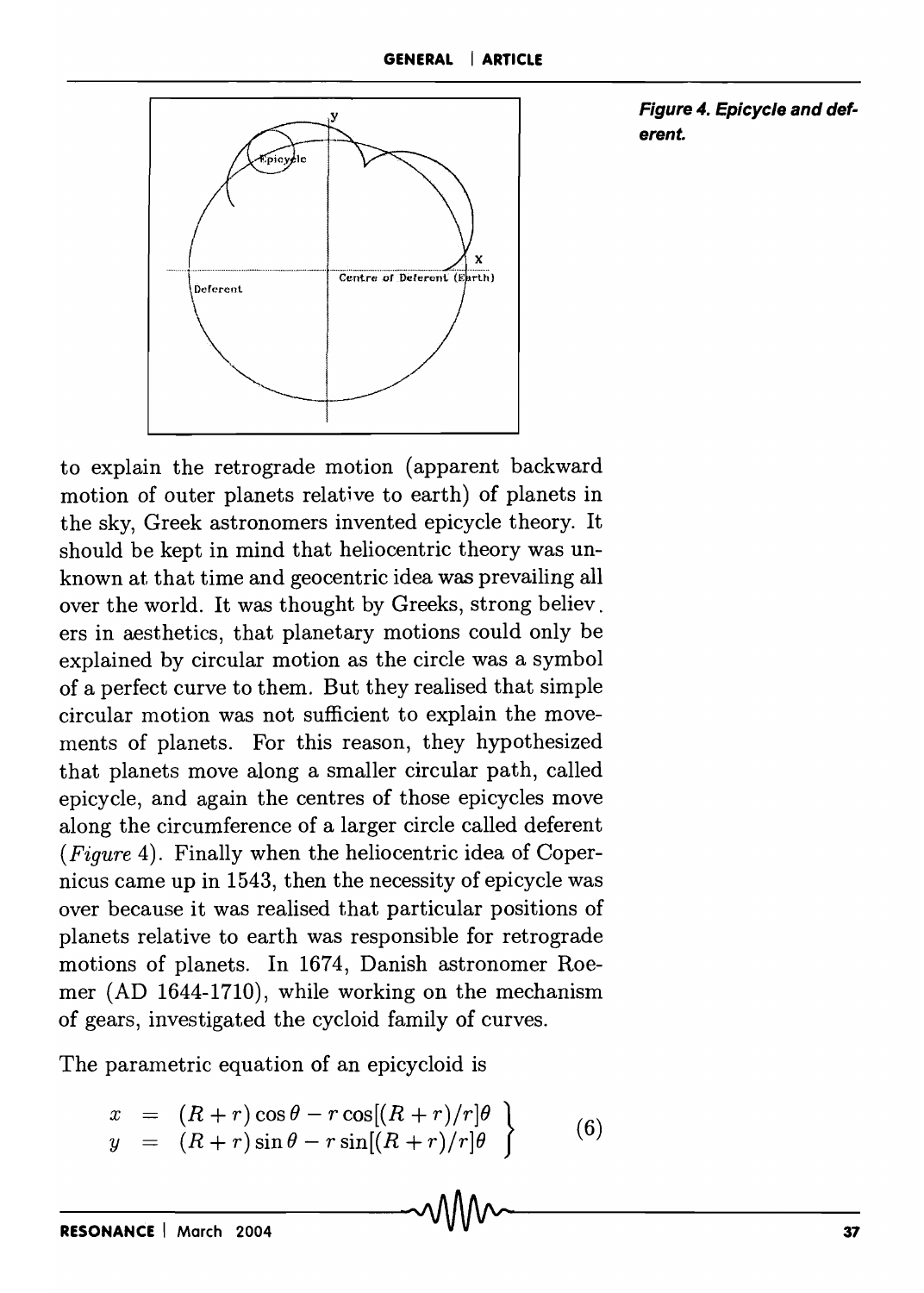### Box 1.

Maria Gaetana Agnesi (1718-1799 A.D.), daughter of Pietro who was a professor of mathematics in Bologna University in Italy, was born in Italy and spent almost all her life-in that country. Pietro encouraged his daughter in learning science and for that purpose regularly invited scholars of various disciplines from all over Europe in front of whom Maria used to present research papers of her own on different subjects. Those subjects included philosophy, mechanics, chemistry, botany, zoology and metallurgy. At the young age of fourteen, Maria mastered the technique of solving difficult problems of analytical geometry and physics. At seventeen, she started writing her critical comments on *Tmite des sectiones coniques* written by L'Hospital. From this period onwards she gradually shifted all her attentions to mathematics. Through the next ten years she wrote her main work *Instituzioni analytique ad 1180 della gioventu italiana* (Analytique institutions for the use of young Italian). This book was published in 1748 in two large volumes. The first part contains discussions on algebra and the second part deals with analysis. With the publication of the book, Agnesi's fame spread far and wide. John Colson, the Lucas Professor of Cambridge University, translated Agensi's book into English which was published in London in 1801. Within two years of the publication of her book, Pope Benedict XIV offered her professorship of mathematics in Bologna Ulliversity in the year 1750. But, treating that post as honorary, she never joined that University. After the demise of her father in 1752, Agnesi withdrew herself from all research activities and devoted the rest of her life to religious and social activities. This talented mathematician passed away in Milan in 1799.

where  $R$  and  $r$  have their previous meanings.

The size of the epicycloid also depends on  $R/r$ . When  $R = r$ , then (6) reduces to

$$
\begin{array}{rcl}\nx & = & r(2\cos\theta - \cos 2\theta) \\
y & = & r(2\sin\theta - \sin 2\theta)\n\end{array}
$$
\n(7)



Equation (7) represents a curve in the shape of a human heart called *cardioid (F'igure* 5). The perimeter of a cardioid is  $16R$  and its area is  $6\pi R^2$ .

## Witch of Agnesi

The curve linked with the name of the famous mathematician Agnesi (see *Box* 1) is the 'Witch of Agnesi'.

Suppose the centre of a circle is at the point (0, *a) (Figure* 6). A line passing through the origin cuts the circle at *A* and the line  $y = 2a$  at *B*. The horizontal line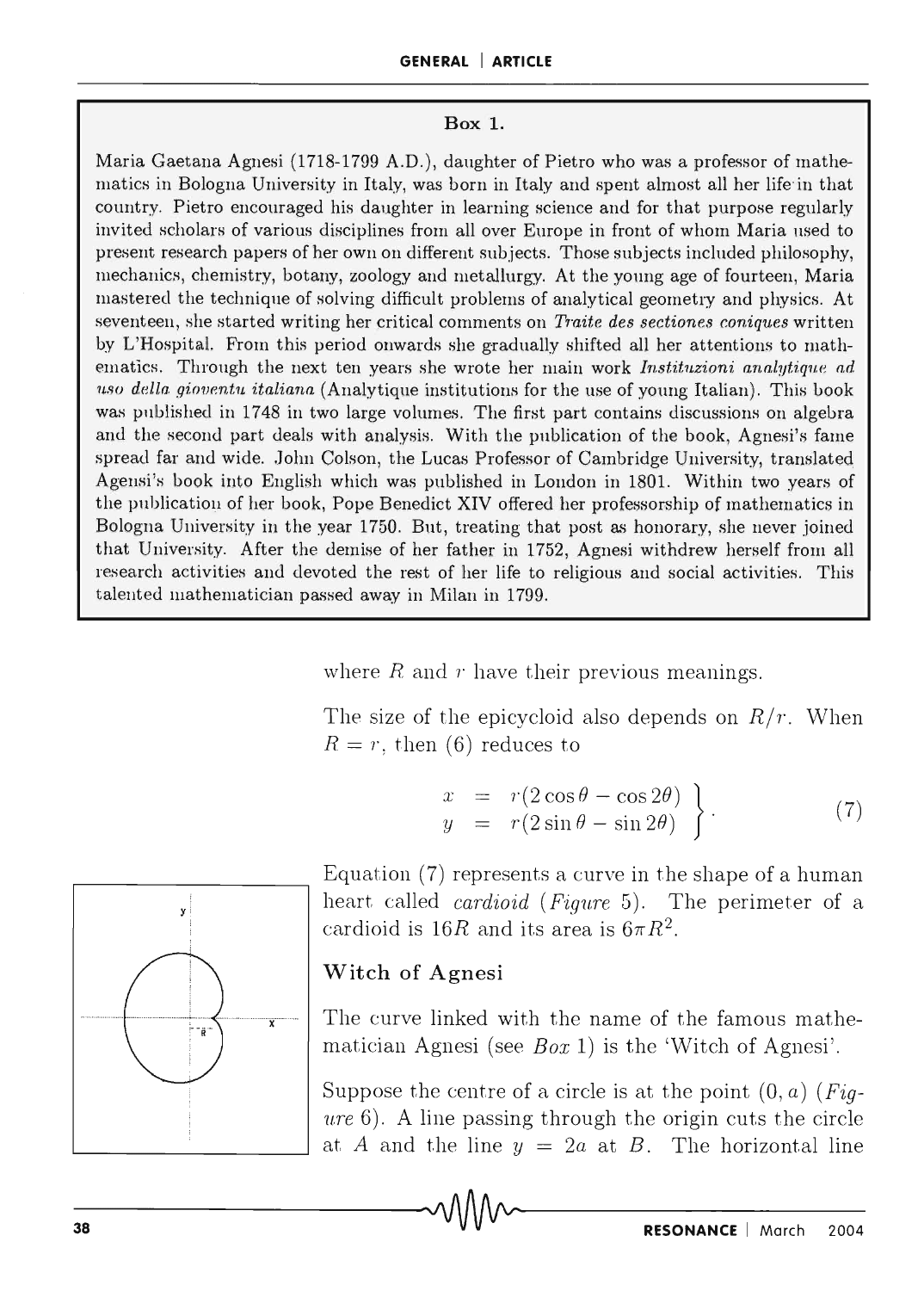

through *A* and the vertical line through *B* intersect at *P*. Then the locus of *P* for all possible positions of *OA* is the curve 'Witch of Agnesi'. The parametric equation of this curve is

$$
\begin{array}{rcl}\nx & = & 2a \tan \theta \\
y & = & 2a \cos^2 \theta\n\end{array}
$$
\n(8)

Though Agnesi's name is associated with this curve, some other mathematicians also paid their attention to it. Fermat (AD 1601-1665) was well aware of this curve and a professor of Pisa University christened it as 'Versiera' which originated from the Latin word 'Vertera' (meaning 'to turn'). But an Italian word with almost the same pronunciation is 'avversiera' which means witch. Perhaps in England the word 'Versiera' was translated as witch.

Why this curve attracted mathematicians' interest is not very clear. Perhaps, it was Agnesi who brought this curve into the limelight and hence her name was associated with this curve.

## Catenary and the Gateway Arch

The Gateway Arch stands high on the bank of the river Missouri in St. Louis of Missouri Province. This monu-



Figure 6. Witch of Agnesi.

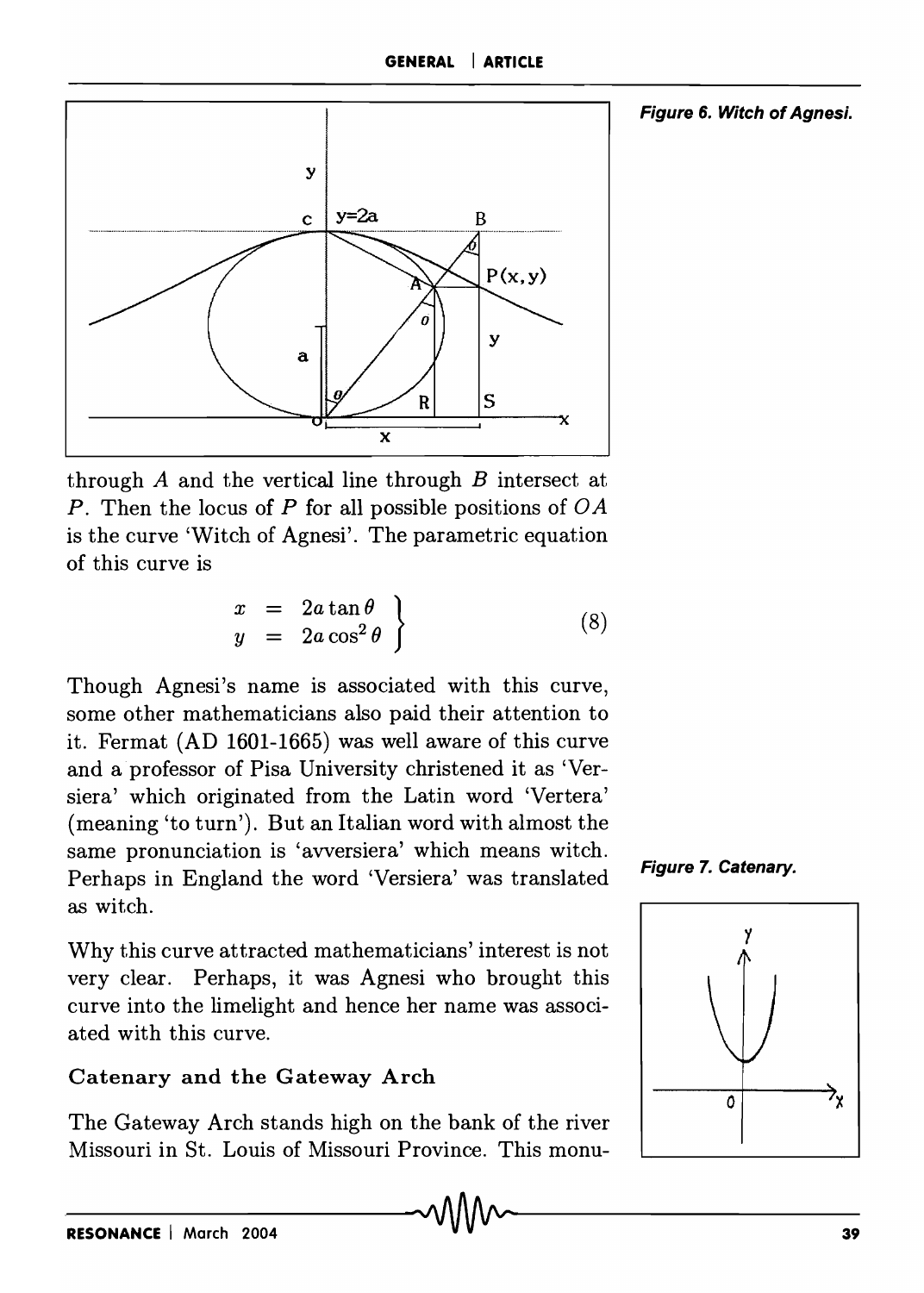Various natural objects like conchshells, horns and trunks of elephants have a natural tendency to grow in the form of logarithmic spirals.

ment, designed by architect Eero Saarinen, was built in 1965 and its highest point is situated at a height of 630 ft. from the ground. Those who have some knowledge of mathematics may raise the question whether the arch looks like a known curve. Some of them may even think that the shape is that of a parabola. But no! Galileo also made the same mistake. "If a chain, whose ends are rigidly fixed, is allowed to hang under gravity then what will be the shape of the chain?" In the May, 1690 issue of *Acta eruditorum,* Jacob Bernoulli I threw this question to renowned mathematicians of the entire world. Much earlier than that, Galileo thought over the same problem and wrongly concluded that the curve would be a parabola. But, Galileo's mistake was pointed out in 1646 by none other than Huygens, then only a young lad of seventeen. He proved mathematically that the curve cannot. be a parabola. But Galileo had already breathed his last four years before that. Anyway, in the June 1691 issue of *Acta eruditorum* three correct solutions of the problem were published which came from Huygens, Leibnitz and Johann Bernoulli I. All of them concluded that the curve would be a catenary *(Figure*  7). Jacob Bernoulli I himself could not solve the problem. The word 'catenary' originated from a Greek word 'Catena' which means chain. The Gateway Arch was built in the form of an inverted catenary. The Cartesian equation of a catenary is

Figure 8. Paths of bugs.



where '*a*' is a constant whose value depends on per unit mass and tension of the chain. Though a catenary looks like a parabola, it is not exactly a parabola.

 $y=\frac{e^{ax}+e^{-ax}}{2},$ 

## Spira Mirabilis

Suppose, four bed bugs are sitting at four corners of a square and with the blinking of a signal (it should be mentioned here that the bugs are intelligent enough to Example 12 and 2004<br>mentioned here that the bugs are intelligent enough to<br> $\frac{1}{2004}$